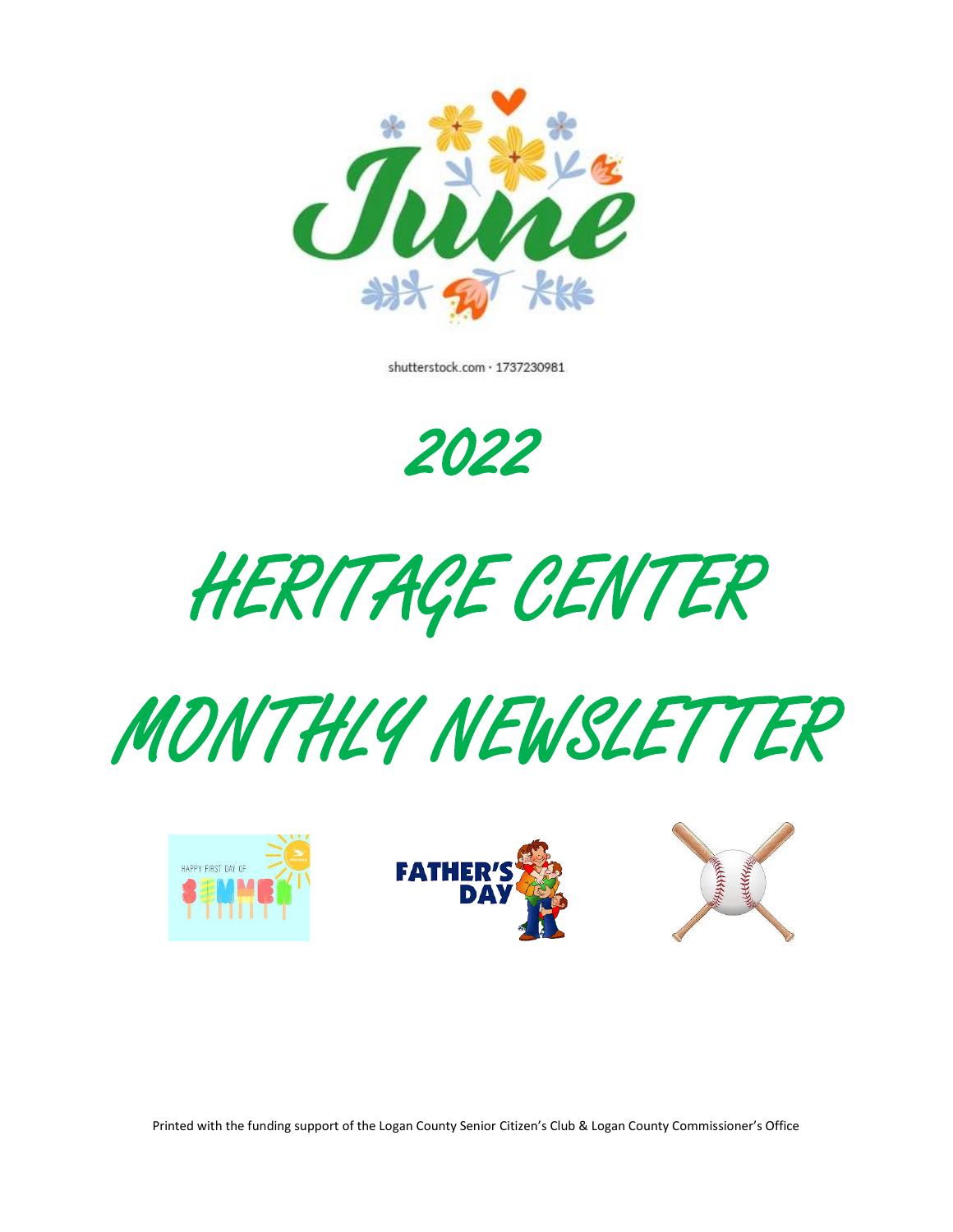

# JUNE BIRTHDAYS

| <b>Sheryl Brunner</b> | June $3^{\rm rd}$     | <b>Skip Jobe</b>         | June 3rd              |
|-----------------------|-----------------------|--------------------------|-----------------------|
| Martelle Martens      | June 7th              | <b>Nancy Emmons</b>      | June 8 <sup>th</sup>  |
| Virginia Stieb-Yahn   | June 8th              | Mary Rich                | June 10 <sup>th</sup> |
| Marcia Elwood         | June $11^{\rm th}$    | <b>Charles Miner</b>     | June 11 <sup>th</sup> |
| Linda Buescher        | June $12^{\text{th}}$ | Kevin Kyle               | June 12th             |
| Marcella Schumacher   | June 12 <sup>th</sup> | <b>Russel Withrow</b>    | June $17th$           |
| <b>Betty Scharf</b>   | June 19th             | Lou Blagg                | June 20th             |
| Al Peltzer            | June 20th             | <b>Janet Foos</b>        | June 23rd             |
| Vi Weingardt          | June 23rd             | <b>Maxine Dennington</b> | June 24th             |
| <b>Faye Fehringer</b> | June 24th             | <b>Bob Mullanix</b>      | June 26th             |
| Marlene Keil          | June $27th$           |                          |                       |

# JUNE WEDDING ANNIVERSARIES

| Gordon & Donna Sonnenberg June 9th, 1957 |                              |  |  |  |
|------------------------------------------|------------------------------|--|--|--|
| John & Karen Ertle                       | June 12 <sup>th</sup> , 1970 |  |  |  |
| Skip Jobe                                | June 18th, 2005              |  |  |  |
| Russel & Ann Withrow                     | June 21st, 1953              |  |  |  |
| Sr. Citizen's Club Birthday &            |                              |  |  |  |
| Anniversary Party will be held on        |                              |  |  |  |
|                                          |                              |  |  |  |
| WEDNESDAY, JUNE 29TH                     |                              |  |  |  |
| 3:00 P.M.                                |                              |  |  |  |

Printed with the funding support of the Logan County Senior Citizen's Club & Logan County Commissioner's Office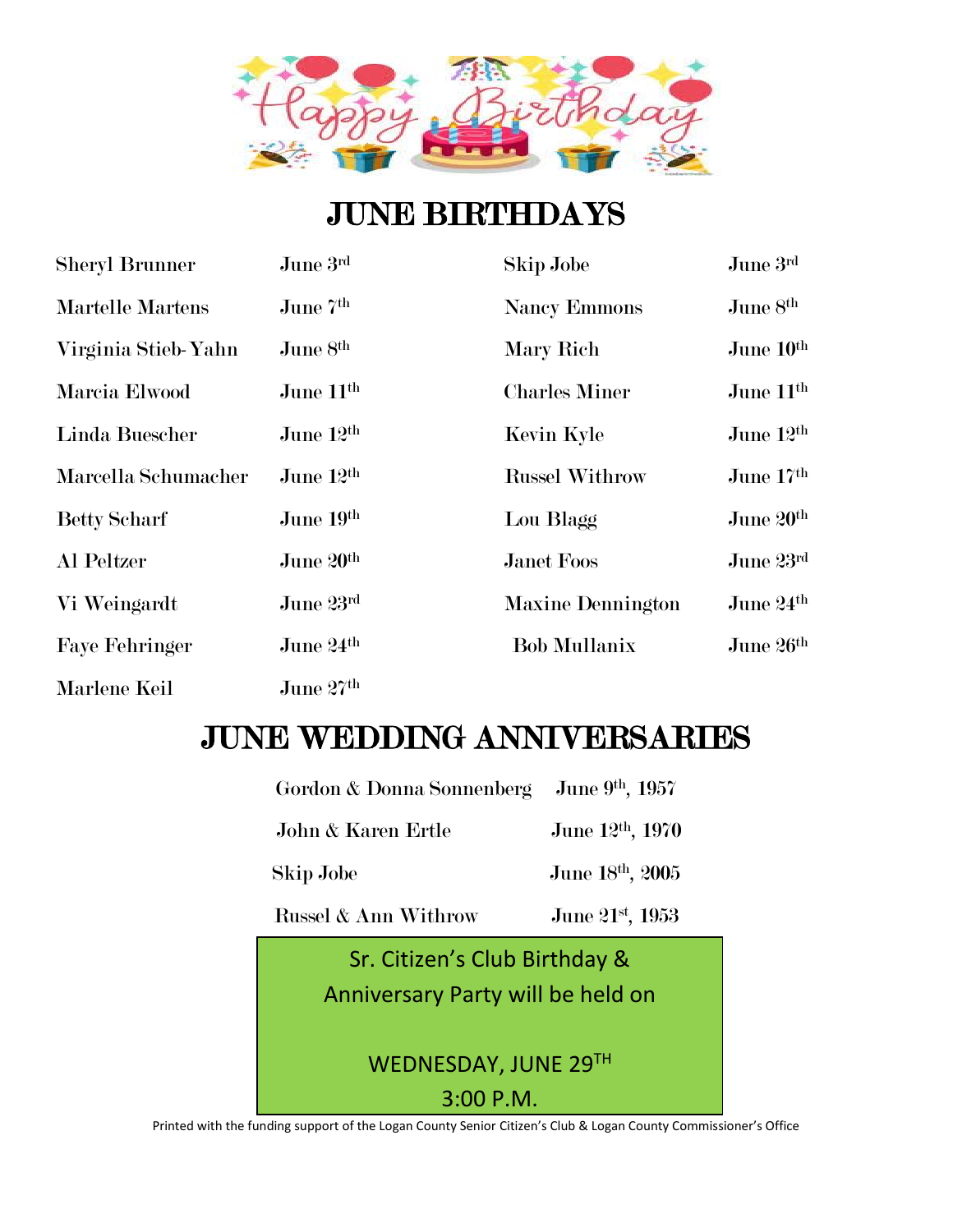# **LOGAN COUNTY HERITAGE CENTER ACTIVE AGING ADULT FITNESS CLASSESS**



#### SilverSneakers® Yoga

Older Adult Group exercise from a chair or standing position that targets flexibility, range of movement, balance and mind-body integration. Monday & Wednesday mornings at 10:00 a.m. Some supplemental insurance will cover the expense of the class. \$2.00 a class for those with no applicable insurance coverage.

#### Qi Gong



This group will be meeting for exercise class led by DVD Instruction on Friday mornings at 10:00 a.m. Stretches to clear stress and tension, acupressure to open energy meridians and flowing movement practices to draw in energy to counteract fatigue and boost immune health. Please come and join us, this class is free.

#### SILVERSNEAKERS® CLASSIC

This group exercise program will help improve functional capacities, physical fitness and sense of well-being targeting strength, range of movement, agility, balance and coordination. Medicare Supplemental insurance can cover the cost of this class we would be glad to check your eligibility. \$2.00 for those without eligible insurance.



#### Tuesday and Thursday mornings at 10:00 a.m.

Please come and join us.



#### NOVICE TAI CHI

This class is offered on Thursdays at 2:00 for those who have already completed a beginners Tai Chi class or are familiar with the practice. There is no instructor, this is a collaborated effort of those attending.



Renew Active™, the gold standard in Medicare fitness programs for body and mind, is coming to Logan County Heritage Center in January. The program is available at no additional cost with UnitedHealthcare® Medicare plans. In the meantime, you can learn more at UHCRenewActive.com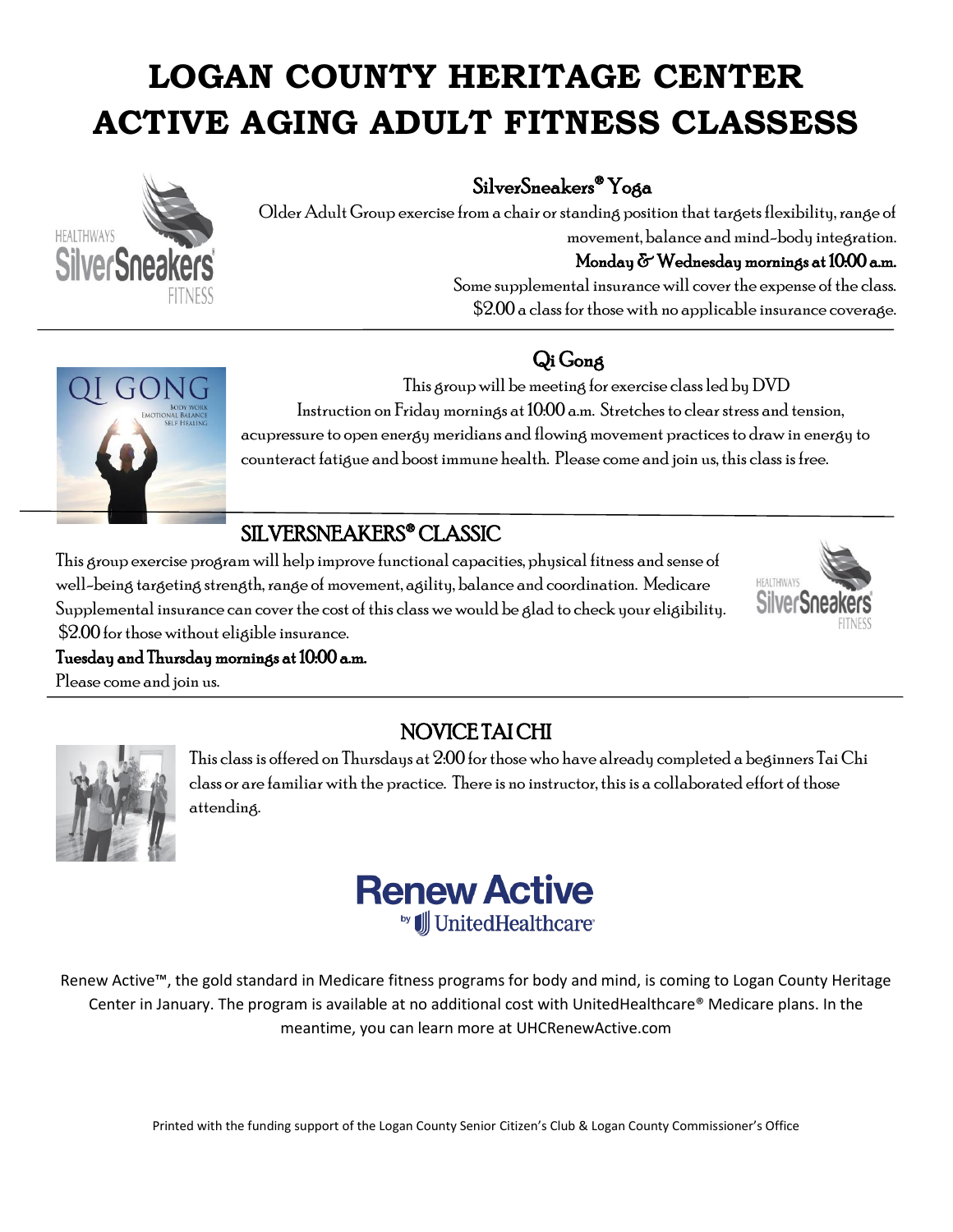

# **RUMMY**

**New to the line-up at the Heritage Center is Rummy. We will be playing on the 2nd and 4th Tuesdays of each month starting at 1:30 p.m. Bring a snack and enjoy the company of others in a relaxed atmosphere.** 



#### **Join the SENIOR CITIZEN'S CLUB**

For Pinochle and Pool on

Mondays, Wednesdays, & Fridays

1: 30 start time, Snack break at 3:00 start time, Snack break at 3:00 start time, Snack break at 3:00 start ti<br>1:000 start time, Snack break at 3:00 start time, Snack break at 3:00 start time, Snack break at 3:00 start ti





## **SEWING AND HOBBIES**

Like to share ideas and work as a group. Bring what you want to work on and be prepared to talk/visit. All ideas/projects are welcome.



### **HAND & FOOT CANASTA**

2 nd and 4th Thursday of each month

1:30 – 4:00 p.m. Individuals or partners are welcome to join us to play hand and foot canasta. This is a great group to join if you have never played before and want to learn. Let us know you are coming by calling 522-1237.

## **MAH JONG, CHESS, DOMINOES, CORNHOLE**

These other recreational games are offered throughout the month, we would love to get enough interest to start a league. Please call us or sign up for the newsletter to find out when these games are on the monthy calendar. Please provide your name and contact information so we can start forming leagues.

# **FOOT CARE CLINIC**

2<sup>nd</sup> Tuesday of every other month 10:00-11:00 a.m. BY APPOINTMENT ONLY Call 522-1237 to schedule your 15 minute appointment Suggested donation no less than \$5.00 Please soak your feet before you come and bring a towel for your added comfort Provided by Sterling MedCare Home Health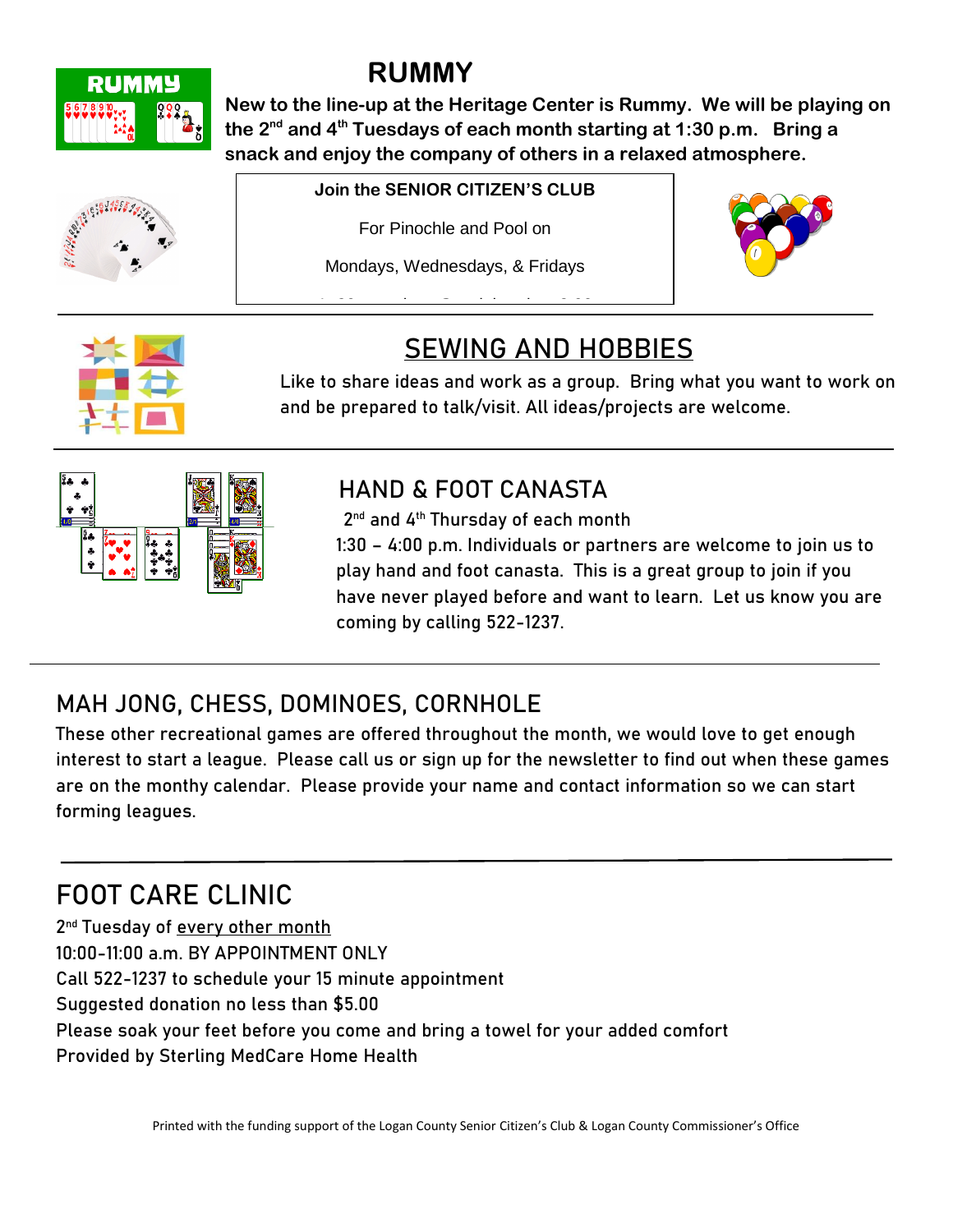

# **MOVIE MATINEE** "Space Cowboys"

Clint Eastwood, Tommy Lee Jones, Donald Sutherland and James Garner star as a group of pilots whose time has come to serve their country and fulfill their dream of going to space. In 1958, the members of Team Daedalus, a group of top Air Force test pilots, were ready to serve their country as the first Americans in space. When NASA replaced the Air Force for outer atmospheric testing, they were pushed aside for a chimpanzee. The team retired, but the dream of going into space never died.

# Thursday, June 16th 1:30 p.m. showing

Fresh popcorn and comfortable seating

#### HERITAGE CENTER DANCES

Dances will run from 6:30-9:30

\$7.00

LIVE MUSIC, WONDERFUL TALENT

June 4<sup>th</sup> **Classic Country** 

June 11<sup>th</sup> Jim Ehrlich

June 18<sup>th</sup> Dan Dobson

June 25<sup>th</sup> **FM Country**